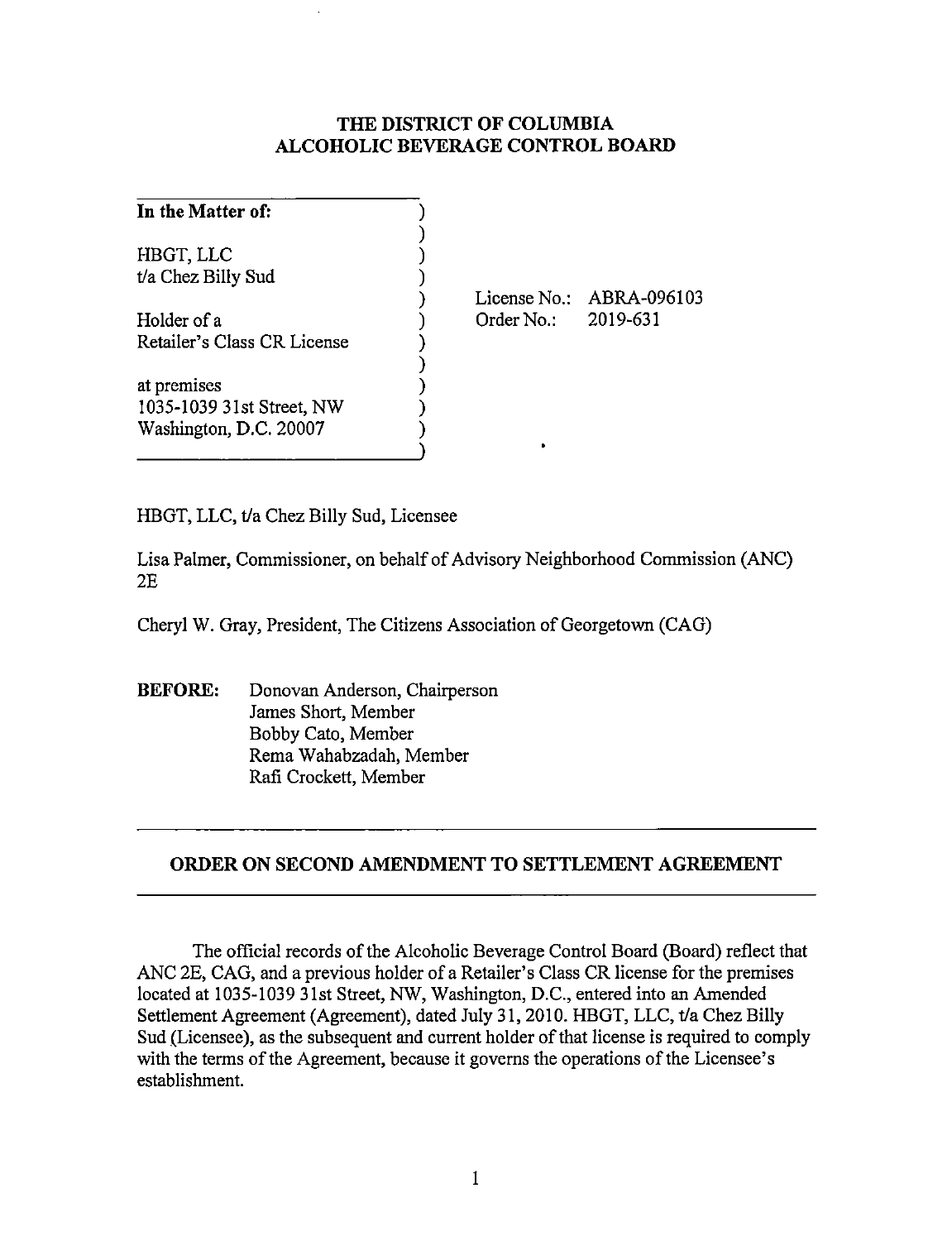This matter comes now before the Board to consider the Parties' Second Amendment to Settlement Agreement (Second Amendment), dated August 26, 2019, in accordance with D.C. Official Code § 25-446 (2001).

The Second Amendment has been reduced to writing and has been properly executed and filed with the Board. The Licensee; Commissioner Lisa Palmer, on behalf of ANC 2E; and Cheryl W. Gray, on behalf of CAG; are signatories to the Second Amendment.

Accordingly, it is this 11th day of September, 2019, **ORDERED** that:

- 1. The above-referenced Second Amendment to Settlement Agreement submitted by the Parties to govern the operations of the Licensee's establishment is **APPROVED and INCORPORATED** as part of this Order;
- 2. All terms and conditions of the original Amended Settlement Agreement not amended by the Second Amendment, shall remain in full force and effect; and
- 3. Copies of this Order shall be sent to the Licensee, ANC 2E, and CAG.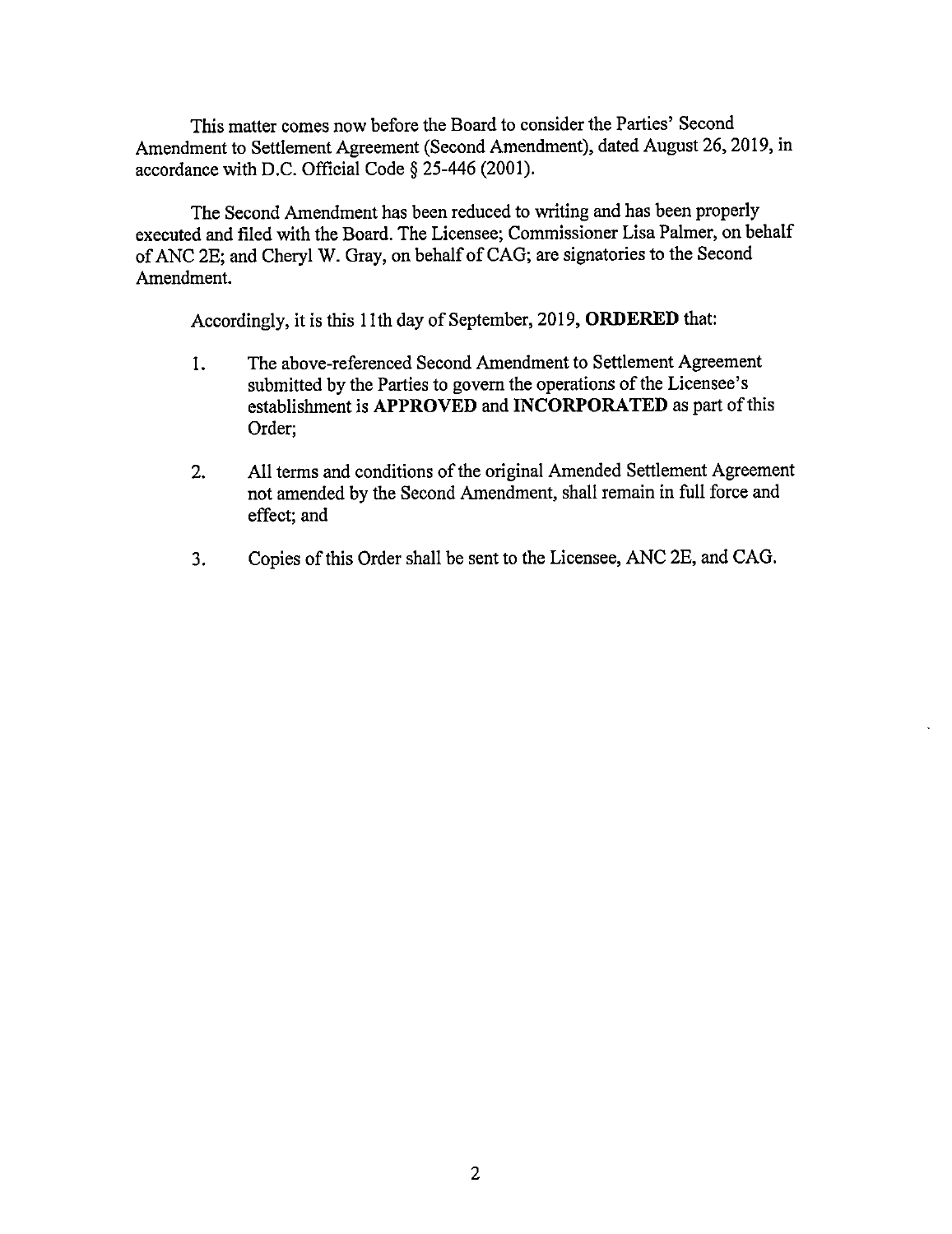District of Columbia Alcoholic Beverage Control Board

Dorron Donovan Anderson, Chairperson James Short, Member

Bobby Cato, Member

Rema Wahabzadah, Member

Crockett, Member

Pursuant to D.C. Official Code§ 25-433(d)(1), any party adversely affected may file a Motion for Reconsideration of this decision within ten ( 10) days of service of this Order with the Alcoholic Beverage Regulation Administration, 2000 14<sup>th</sup> Street, N.W., Suite 400S, Washington, DC 20009.

Also, pursuant to section 11 of the District of Columbia Administrative Procedure Act, Pub. L. 90-614, 82 Stat. 1209, D.C. Official Code §2-510 (2001), and Rule 15 of the District of Columbia Court of Appeals, any party adversely affected has the right to appeal this Order by filing a petition for review, within thirty (30) days of the date of service of this Order, with the District of Columbia Court of Appeals, 430 E Street, N. W., Washington, D.C. 20001; (202/879-1010). However, the timely filing of a Motion for Reconsideration pursuant to 23 DCMR § 1719.1 (2008) stays the time for filing a petition for review in the District of Columbia Court of Appeals until the Board rules on the motion. See D.C. App. Rule 15(b) (2004).

3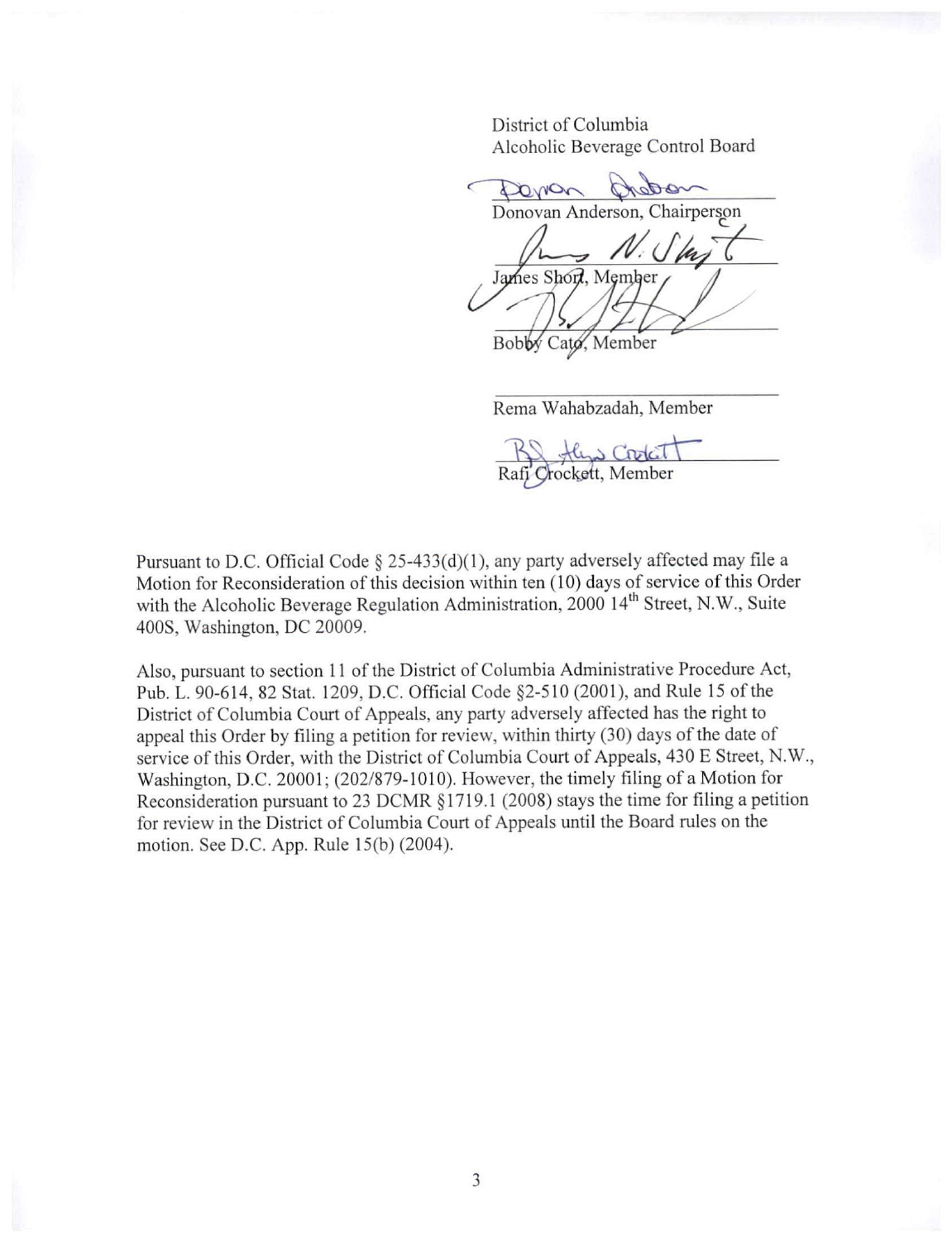## t **SECOND AMENDMENT TO SETTLEMErT AGREEMENT**

I I

I

THIS SECOND AMENDMENT TO THE SETTLEMENT AGREEMENT ("Agreement") is made by and between HBGT, LLC,  $\frac{1}{9}$  District of Columbia limited liability company, t/a ChezBillySudi(the "Applicant"), Advisory Neighborhood Commission 2E (the "ANC") and the Citizens Association of Georgetown ("CAG").

WHEREAS, On July 31, 2010 the ANC and CAG entered into a Settlement Agreement with the Applicant at 1039 31<sup>st</sup> Street, N.W. ("Chez Billy Sud");

WHEREAS, On March \_\_\_ 2015 the Parties entered into a First Amendment to the Settlement Agreement to add the space located at 1035 31st Street, N.W. (the "Space"); \

WHEREAS, the Parties all seek to further amend the Settlement Agreement In this Second Amendment;

NOW THEREFORE, in consideration of the agreements set forth herein, the parties do mutually agree as follows: !

- 1. Entertainment. The Entertainment Clause (Section 3) of the original Agreement dated July 31, 2010 shall be amended as follows:
	- a. Up to twelve days per year, Applicant is permitted to charge a cover charge and/or offer live entertainment in 1035 31st Street, N.W. when hosting special events. The hours for such entertainment endorsements shall be, 5PM-1AM Sunday-Thursday and 5PM-2AM Friday and Saturday.
	- b. Other than when the front or side doors of the Space is open so that guests may enter or exit the Premises, at no time will music played Inside of the Space be audible putside of the Space.
	- c. At no time will the Applicant maintain, a line of guests awaiting entrance to the Space. If the Applicant's space fills to capacity for an event, guests will be placed on a wait list and asked to return

I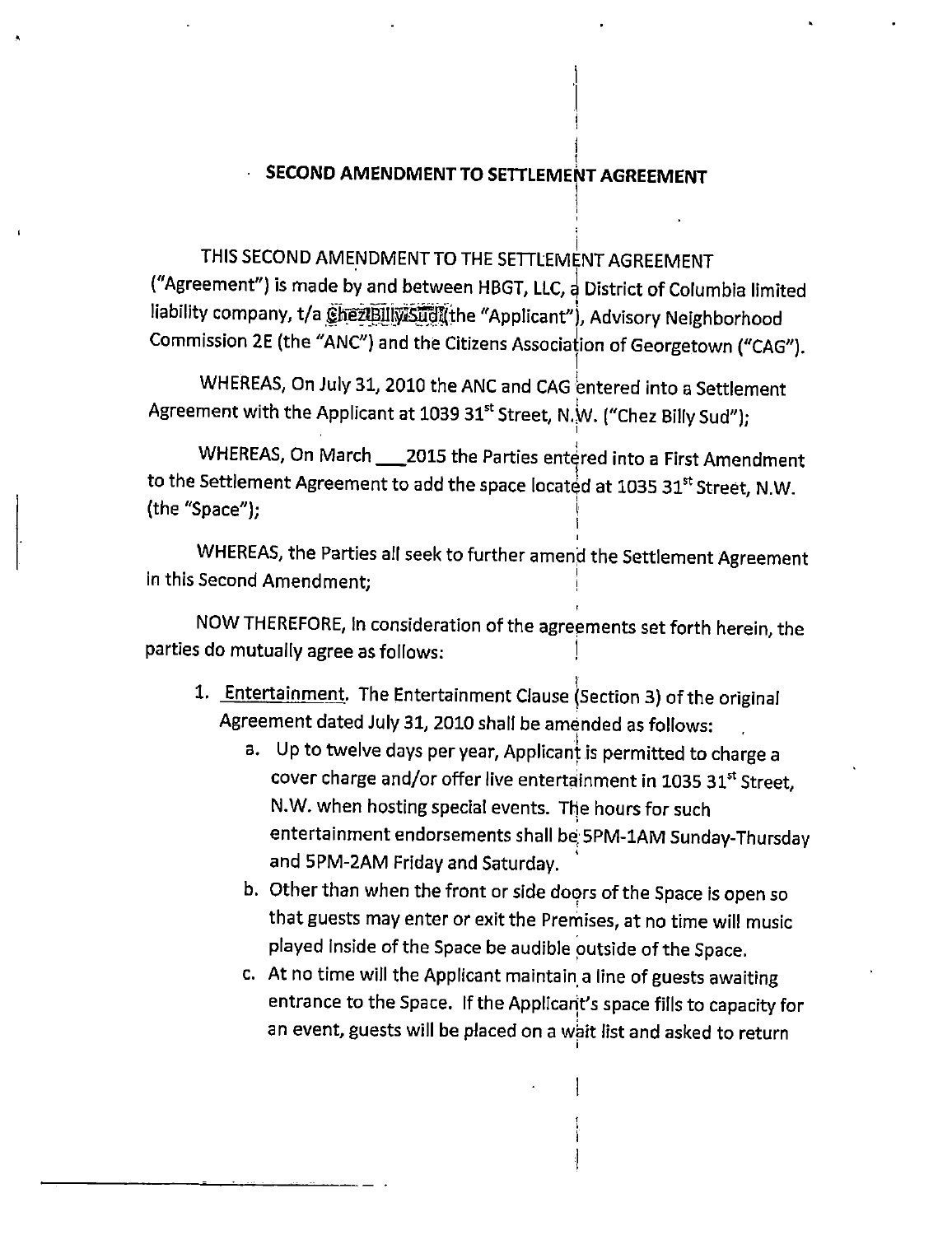once contacted via text, which will be sent only if and when space becomes available. ,

I: ' " '  $\bullet$   $\bullet$ 

- d. Applicant will not hire third party entertainment promoters for  $e$  vents.
- e. Live entertainment will be consistent with the sophisticated and elevated feel and tone of Establishment.
- 2. Bottle Disposal. The Applicant endeavors to be considerate and community minded neighbors. To this end; the Applicant has put into place strict procedures regarding bottle disposal to minimize any related disruption to residents nearby. The Applicant endeavors to use commercial best efforts to follow the folloJing bottle management ' disposal procedures: I
	- a. At or before 9:30pm, glass recycling is taken from the recycling bins inside of the restaurant & wine bar and transferred to recycling bins in the back of the restaurant.
	- b. Between 9:30pm and the closing of the Establishment, any additional collected bottles are placed in the bins inside of the restaurant.
	- c. As the Establishment closes, the bins are moved from inside of the restaurant to the trash area outside where the bottles remain in the bins until they are transferred to the toters the following<br>morning by the staff which opens the Establishment.

j I

3. Full Force and Effect: In addition to these changes the Agreement dated July 31, 2010 and the First Amendment dated March\_\_\_, 2015 and all of their terms and conditions shall remain in full force and effect for the property at 1035-1039 31st, N.W. In the event of any discrepancy between any of the Agreements, this Second Amendment shall ' supersede.

Executed on this 26<sup>th</sup> day of August, 2019

المحمد المحاجي سندار المناطق المحمد المحاجم السيدار المناطق فللمحمد